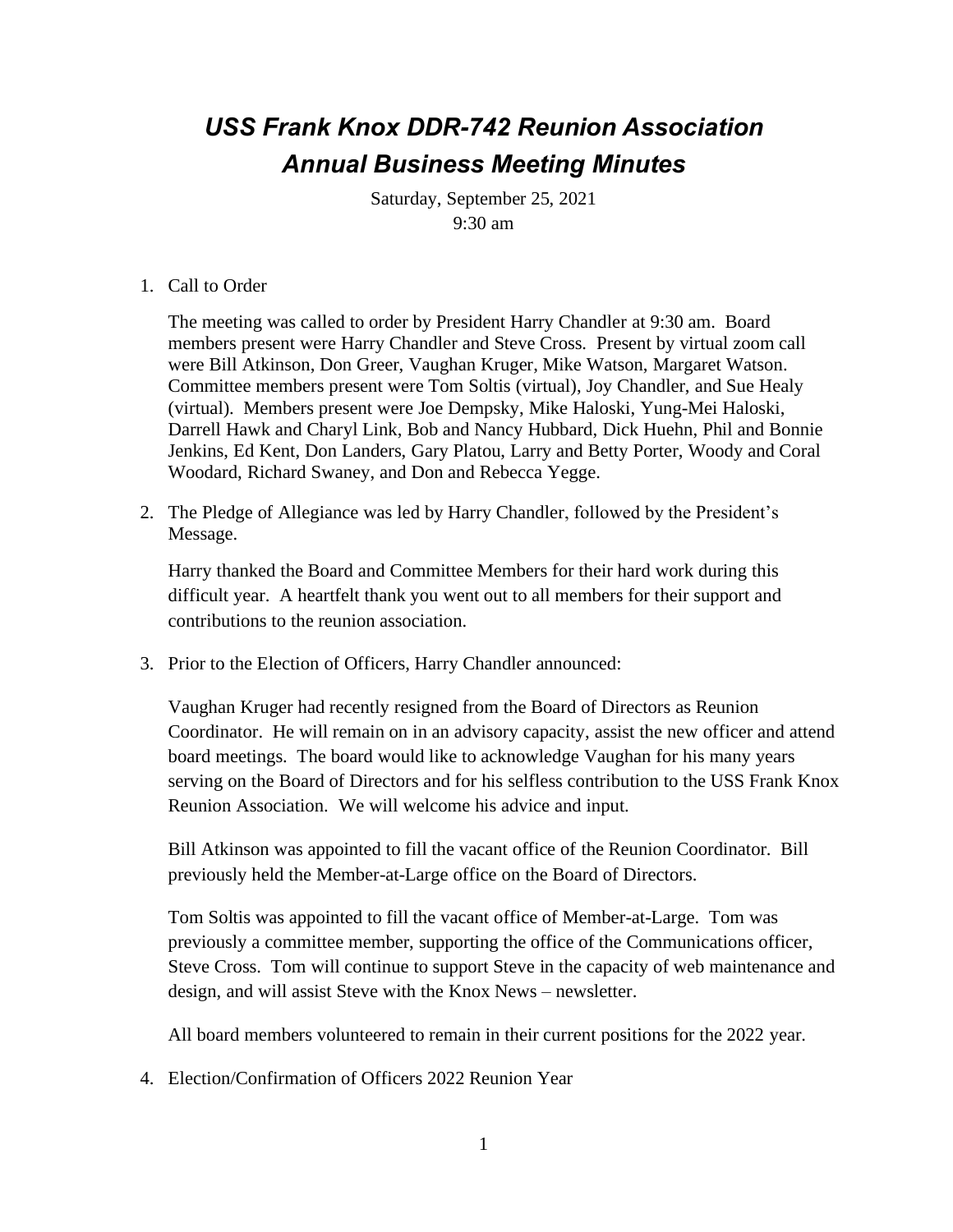The floor was open to nominations and/or volunteers to run for the 2022 Board of Directors. Don Landers volunteered to serve. A motion was made to amend the By-Laws and add a board member to the slate of officers rather than hold an election of the existing candidates. The motion was passed unanimously by the members present. A motion was then made to nominate and confirm all current-year board members and add Don Landers to the board. The motion was passed unanimously by the members present.

The 2022 Board of Directors are:

Bill Atkinson Harry Chandler Steve Cross Don Greer Don Landers Tom Soltis Mike/Margaret Watson

Committee Members: Vaughan Kruger Sue Healy Joy Chandler

Per the By-Laws committee members may offer advice and opinion, and may participate in discussion of matters before the board. Board Members may cast votes.

5. Financial Report – Harry Chandler for Margaret Watson

Harry reported the association is in good shape financially and thanked members for their support through dues and donations throughout the year. The current bank balance is slightly higher than at the beginning of the year. Deposits with the hotel and tour companies were made for the reunion year 2020 and were carried forward to 2021 with the balance due the hotel and bus tour company to be paid prior to the end of the reunion. Our major operating costs are website maintenance and mailing costs. In addition, special projects, such as the  $30<sup>th</sup>$  Anniversary Coin, are paid from funds available.

6. Discussion – Possible sites for 2022 – East Coast

There are currently three sites for consideration:

- Charleston, South Carolina
- Pensacola, Florida suggested by Joe Dempsky. Joe made a "pitch" and provided information to the membership for review.
- Wilmington, North Carolina